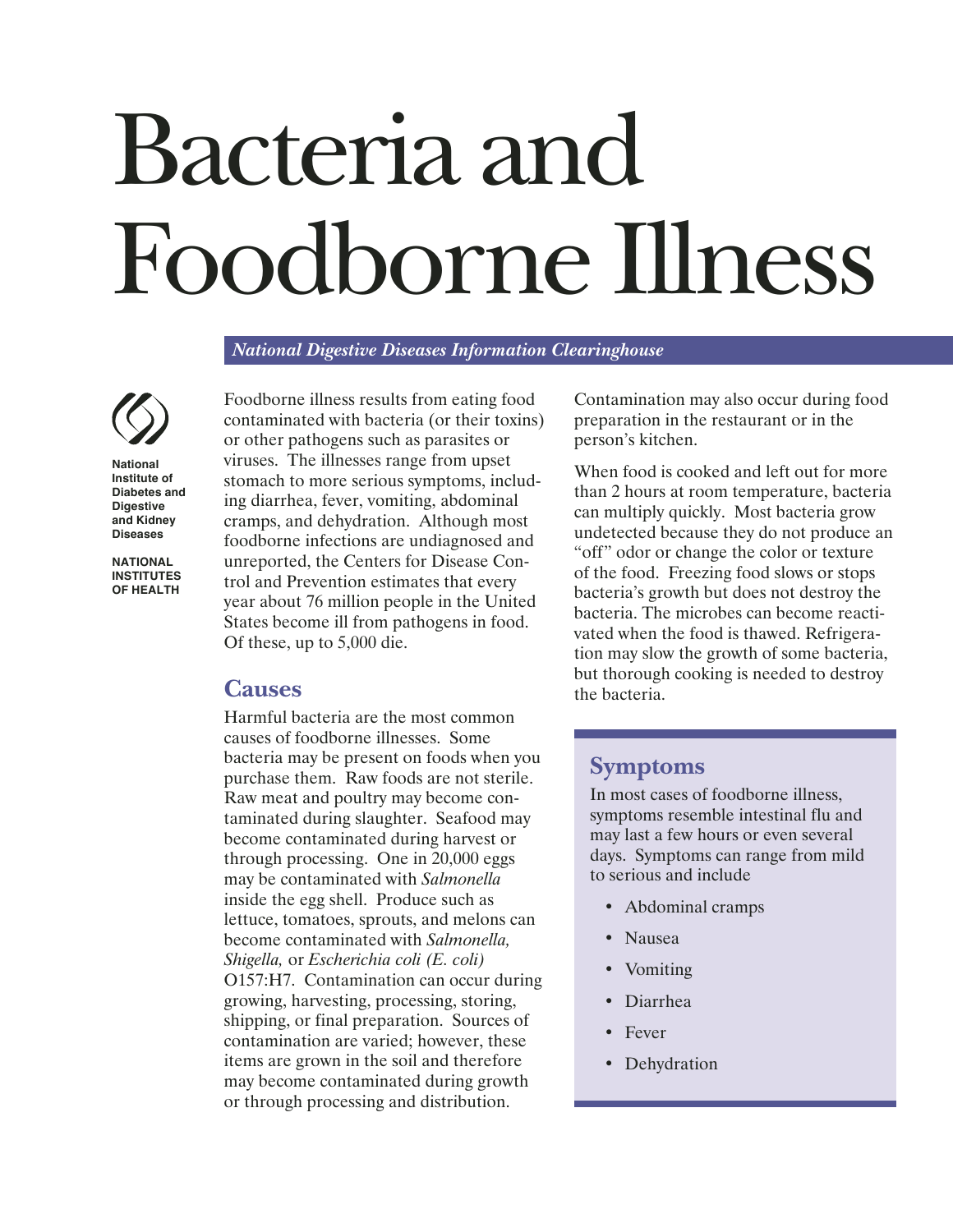### **Risk Factors**

Some people are at greater risk for bacterial infections because of their age or immune status. Young children, pregnant women and their fetuses, the elderly, and people with lowered immunity are at greatest risk.

# **Complications**

Some micro-organisms, such as *Listeria monocytogenes* and *Clostridium botulinum*, cause far more serious illness than vomiting or diarrhea. They can cause spontaneous abortion or death.

In some people, especially children, hemolytic uremic syndrome (HUS) can result from infection by a particular strain of bacteria, *E. coli* O157:H7, and can lead to kidney failure and death. HUS is a rare disorder that affects primarily young children between the ages of 1 and 10 years and is the leading cause of acute renal failure in previously healthy children. The child may become infected after consuming a contaminated food, such as meat (especially undercooked ground beef), unpasteurized apple cider or apple juice, or raw sprouts.

The most common symptoms of infection are vomiting, abdominal pain, and diarrhea, which may be bloody. In 5 to 10 percent of cases, HUS develops about 2 to 6 days after the onset of illness. This disease may last from 1 to 15 days and is fatal in 3 to 5 percent of cases. Symptoms of HUS include fever, lethargy, irritability, and pallor. In about half the cases, the disease progresses until the kidneys are unable to remove waste products from the blood and excrete them into the urine (acute renal failure). A decrease in circulating red blood cells and blood platelets and reduced blood flow to organs may lead to multiple organ failure. Seizures, heart failure, inflammation of the pancreas, and diabetes can also result. However, most children recover completely.

You need to see a doctor right away if you have any of the following symptoms, with or without gastrointestinal symptoms:

- Signs of shock, such as weak or rapid pulse; shallow breathing; cold, clammy, pale skin; shaking or chills; or chest pain.
- Signs of severe dehydration, such as dry mouth, sticky saliva, decreased urine output, dizziness, fatigue, sunken eyes, low blood pressure, or increased heart rate and breathing.
- Confusion or difficulty reasoning.

## **Diagnosis**

Your doctor may be able to diagnose foodborne illness from a list of what you've recently eaten and results from the proper laboratory tests. Diagnostic tests for foodborne illness should include examination of the feces. A sample of the suspected food, if available, can also be tested for bacteria and their toxins as well as for viruses and parasites.

#### **Treatment**

Most cases of foodborne illness are mild and can be treated by increasing fluid intake, either orally or intravenously, to replace lost fluids and electrolytes. In cases with gastrointestinal or neurologic symptoms, people should seek medical attention.

In the most severe situations, such as HUS, the patient may need hospitalization in order to receive supportive nutritional and medical therapy. Maintaining adequate fluid and electrolyte balance and controlling blood pressure are important. Doctors will try to minimize the impact of reduced kidney function. Early dialysis is crucial until the kidneys can function normally again, and blood transfusions may be needed.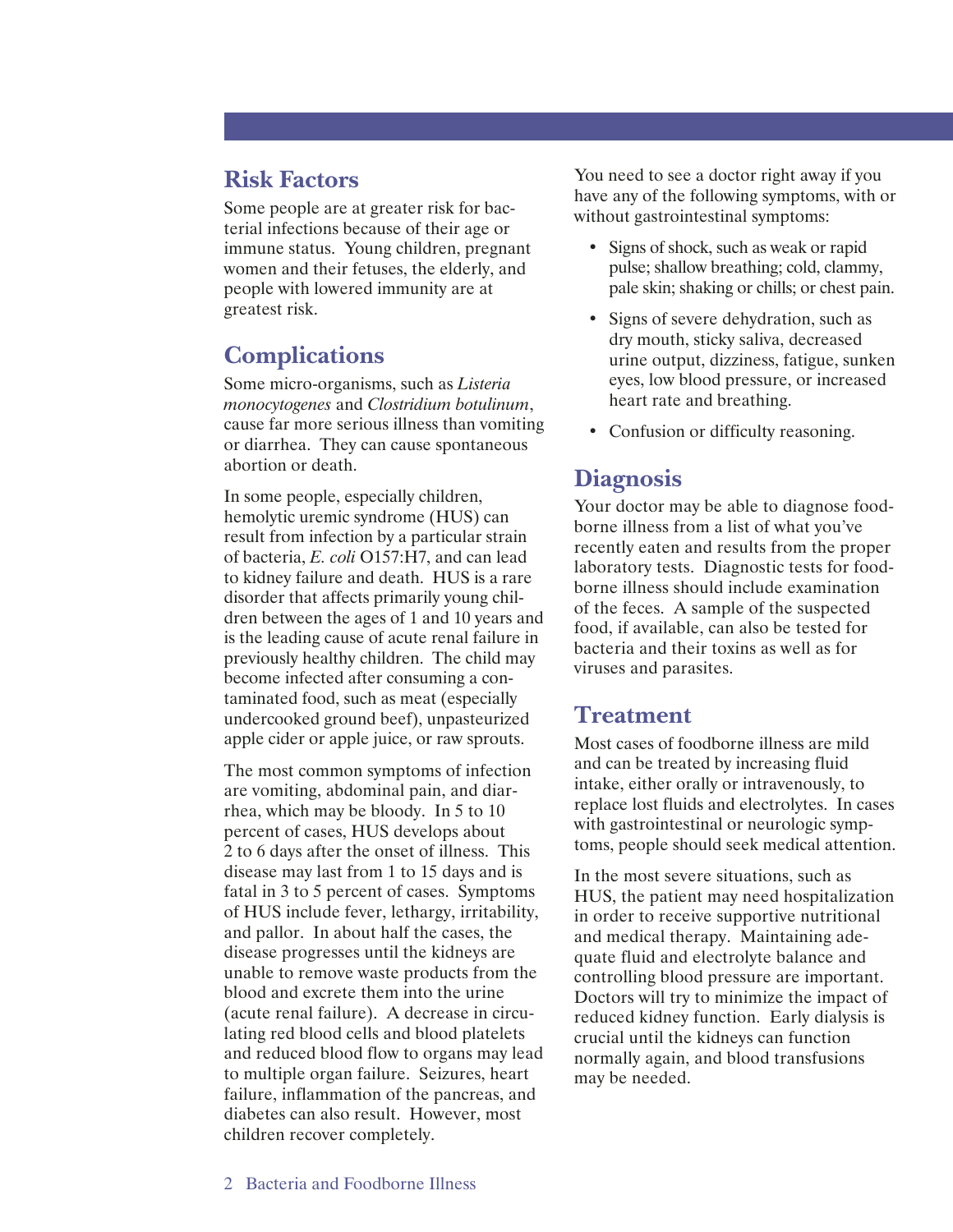## **Prevention**

Most cases of foodborne illness can be prevented through proper cooking or processing of food, which kills bacteria. In addition, because bacteria multiply rapidly between 40°F and 140°F, food must be kept out of this "danger zone."

To prevent harmful bacteria from growing in food, always

- Refrigerate foods promptly. If you let prepared food stand at room temperature for more than 2 hours, it may not be safe to eat. Set your refrigerator at 40°F or lower and your freezer at 0°F.
- Cook food to the appropriate temperature (145°F for roasts, steaks, and chops of beef, veal, and lamb; 160°F for pork, ground veal, and ground beef; 165°F for ground poultry; and 180°F for whole poultry). **Use a thermometer to be sure!** Foods are properly cooked only when they are heated long enough and at a high enough temperature to kill the harmful bacteria that cause illness.
- Prevent cross-contamination. Bacteria can spread from one food product to another throughout the kitchen and can get onto cutting boards, knives, sponges, and countertops. So keep raw meat, poultry, seafood, and their juices away from other foods that are ready to eat.
- Handle food properly. Always wash your hands before touching food and after using the bathroom, changing diapers, or handling pets, as well as after handling raw meat, poultry, fish, shellfish, or eggs. Clean surfaces well before preparing food on them.
- Keep cold food cold and hot food hot.
- Maintain hot cooked food at 140°F or higher.
- Reheat cooked food to at least 165°F.
- Refrigerate or freeze perishables, prepared food, and leftovers within 2 hours.
- Never defrost food on the kitchen counter. Use the refrigerator, cold running water, or the microwave oven.
- Never let food marinate at room temperature; refrigerate it.
- Divide large amounts of leftovers into small, shallow containers for quick cooling in the refrigerator.
- Remove the stuffing immediately from poultry and other meats and refrigerate it in a separate container.
- Do not pack the refrigerator. Cool air must circulate to keep food safe.

## **Food Irradiation**

Food irradiation is the treatment of food with high energy such as gamma rays, electron beams, or x rays as a means of cold pasteurization, which destroys living bacteria, to control foodborne disease. The United States relies exclusively on the use of gamma rays, which are similar to ultraviolet light and microwaves and pass through the food leaving no residue or "radioactivity." Food irradiation is currently approved for wheat, potatoes, spices, seasonings, pork, poultry, red meats, whole fresh fruits, and dry or dehydrated products. Although irradiation destroys many bacteria, it does not sterilize food. Even if you're using food that has been irradiated by the manufacturer, you must continue to take precautions against foodborne illness, through proper refrigeration and handling, to safeguard against any surviving organisms.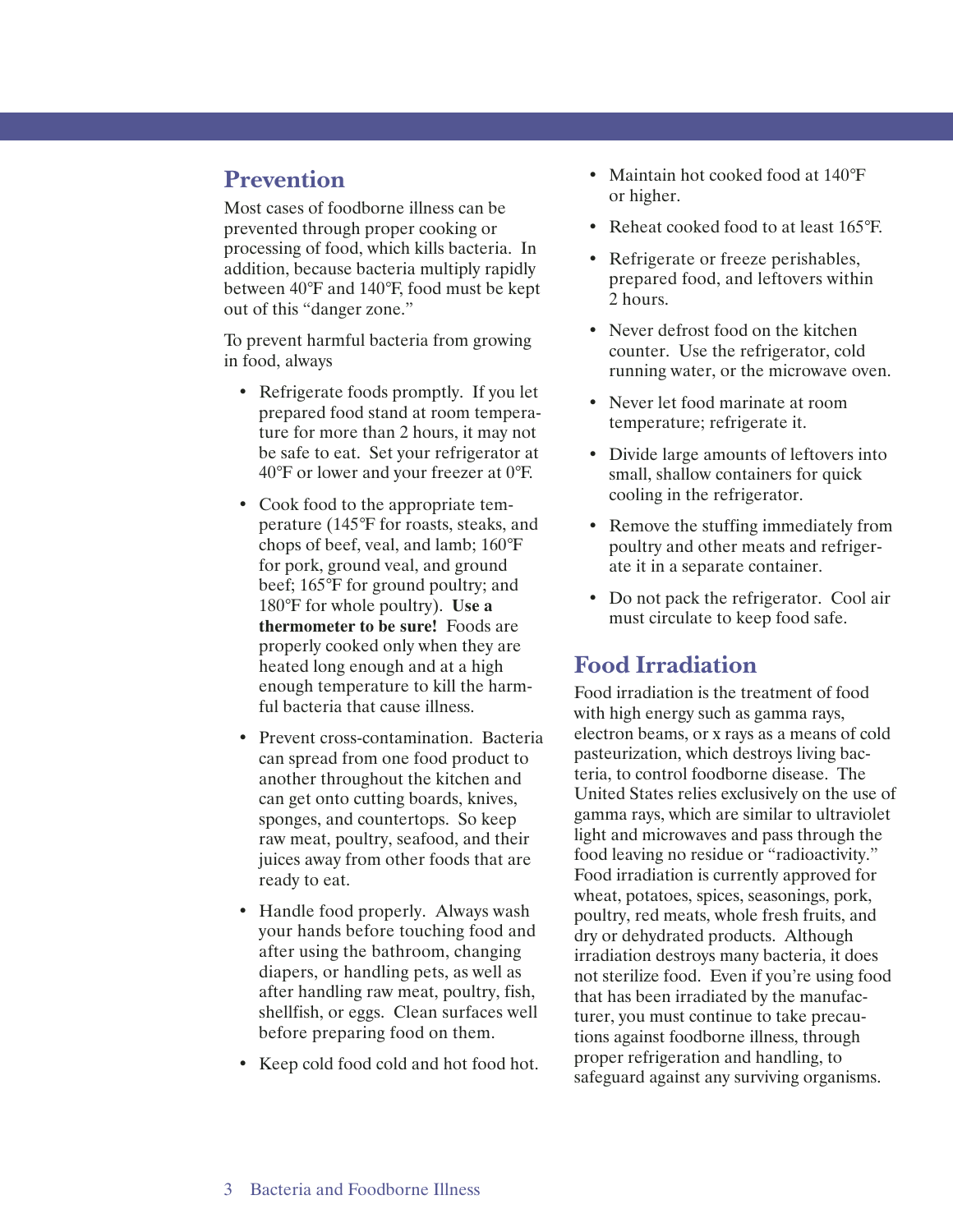#### **Links to Other Disorders**

Scientists suspect that foodborne pathogens are linked to chronic disorders and can even cause permanent tissue or organ destruction. Research suggests that when some people are infected by foodborne pathogens, the activation of their immune system can trigger an inappropriate autoimmune response, which means the immune system attacks the body's own cells. In some people, an autoimmune response leads to a chronic health condition.

Chronic disorders that may be triggered by foodborne pathogens are

- Arthritis
- Inflammatory bowel disease
- Kidney failure
- Guillain-Barré syndrome
- Autoimmune disorders

Further research is needed to explain the link.

#### **Common Sources of Foodborne Illness**

**Source of illness:** Raw and undercooked meat and poultry. **Symptoms:** Abdominal pain, diarrhea, nausea, and vomiting. **Bacteria:** *Campylobacter jejuni, E. coli* O157:H7, *L. monocytogenes, Salmonella.*

**Source of illness:** Raw (unpasteurized) milk and dairy products, such as soft cheeses. **Symptoms:** Nausea and vomiting, fever, abdominal cramps, and diarrhea. **Bacteria:** *L. monocytogenes, Salmonella, Shigella, Staphylococcus aureus, C. jejuni.*

**Source of illness:** Raw or undercooked eggs. Raw eggs may not be recognized in some foods such as homemade hollandaise sauce, caesar and other salad dressings, tiramisu, homemade ice cream, homemade mayonnaise, cookie dough, and frostings. **Symptoms:** Nausea and vomiting, fever, abdominal cramps, and diarrhea. **Bacteria:** *Salmonella enteriditis.*

**Source of illness:** Raw or undercooked shellfish. **Symptoms:** Chills, fever, and collapse. **Bacteria:** *Vibrio vulnificus, Vibrio parahaemolyticus.*

**Source of illness:** Improperly canned goods, and smoked or salted fish. **Symptoms:** Double vision, inability to swallow, difficulty speaking, and inability to breathe. (Seek medical help right away!) **Bacteria:** *C. botulinum.*

**Source of illness:** Fresh or minimally processed produce. **Symptoms:** Diarrhea, nausea, and vomiting. **Bacteria:** *E. coli* O157:H7, *L. monocytogenes, Salmonella, Shigella, Yersinia enterocolitica,* viruses, and parasites.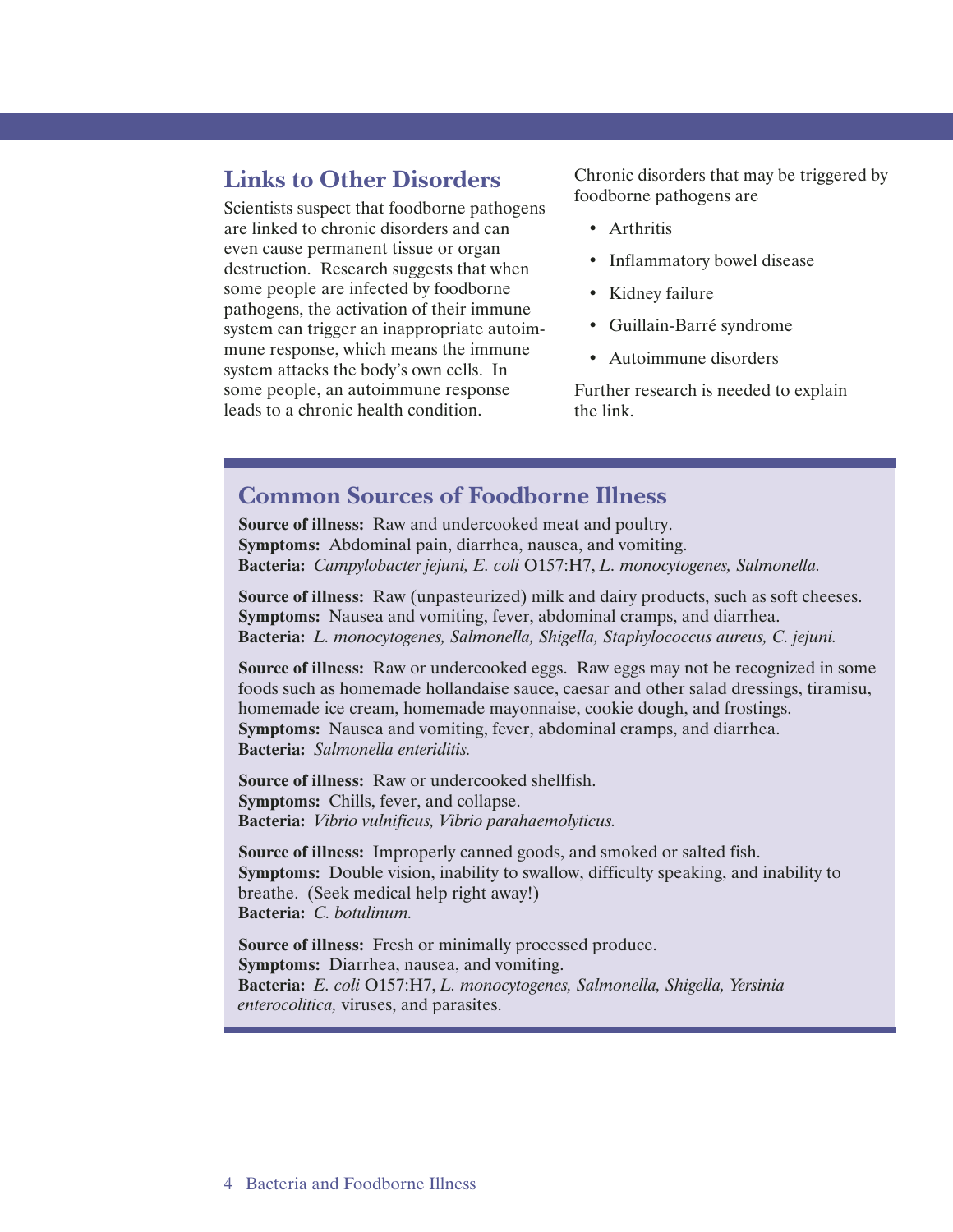### **Points To Remember**

- Foodborne illness results from eating food that is contaminated with bacteria, viruses, or parasites.
- People at greater risk for foodborne illness include young children, pregnant women and their fetuses, the elderly, and people with lowered immunity.
- Symptoms usually resemble intestinal flu. See a doctor immediately if you have more serious problems, or if you do not seem to be improving as you'd expect.
- Treatment may range from replacement of lost fluids and electrolytes for mild cases of foodborne illness, to hospitalization for severe conditions such as hemolytic uremic syndrome.
- You can prevent foodborne illness by taking the following precautions:
	- Wash your hands with hot, soapy water before preparing food and after using the bathroom or changing diapers.
	- Separate raw meat, poultry, or seafood from other foods to keep these foods and their juices away from ready-to-eat foods.
	- Cook foods properly and at a high enough temperature to kill harmful bacteria.
	- Refrigerate foods within 2 hours or less after cooking because cold temperatures will help keep harmful bacteria from growing and multiplying.
	- Clean surfaces well before using them to prepare foods.

## **For More Information**

U.S. Department of Agriculture 14th & Independence Avenue, SW. Washington, DC 20250 Meat and Poultry Hotline: 1–800–535–4555 Internet: www.usda.gov

U.S. Department of Health and Human Services 200 Independence Avenue, SW. Washington, DC 20201 Internet: www.os.dhhs.gov

U.S. Environmental Protection Agency (EPA) 401 M Street, SW. Washington, DC 20460–0003 Phone: (202) 260–2090 Internet: www.epa.gov

U.S. Food and Drug Administration FDA (HFE–88) 5600 Fishers Lane Rockville, MD 20857 Phone: 1–888–INFO–FDA Internet: www.fda.gov

Center for Food Safety & Applied Nutrition Food and Drug Administration 200 C Street, SW. Washington, DC 20204 Food Information Line: 1–800–SAFEFOOD Internet: vm.cfsan.fda.gov/list.html

Centers for Disease Control and Prevention 1600 Clifton Road Atlanta, GA 30333 Phone: (404) 639–3534 or 1–800–311–3435 Internet: www.cdc.gov